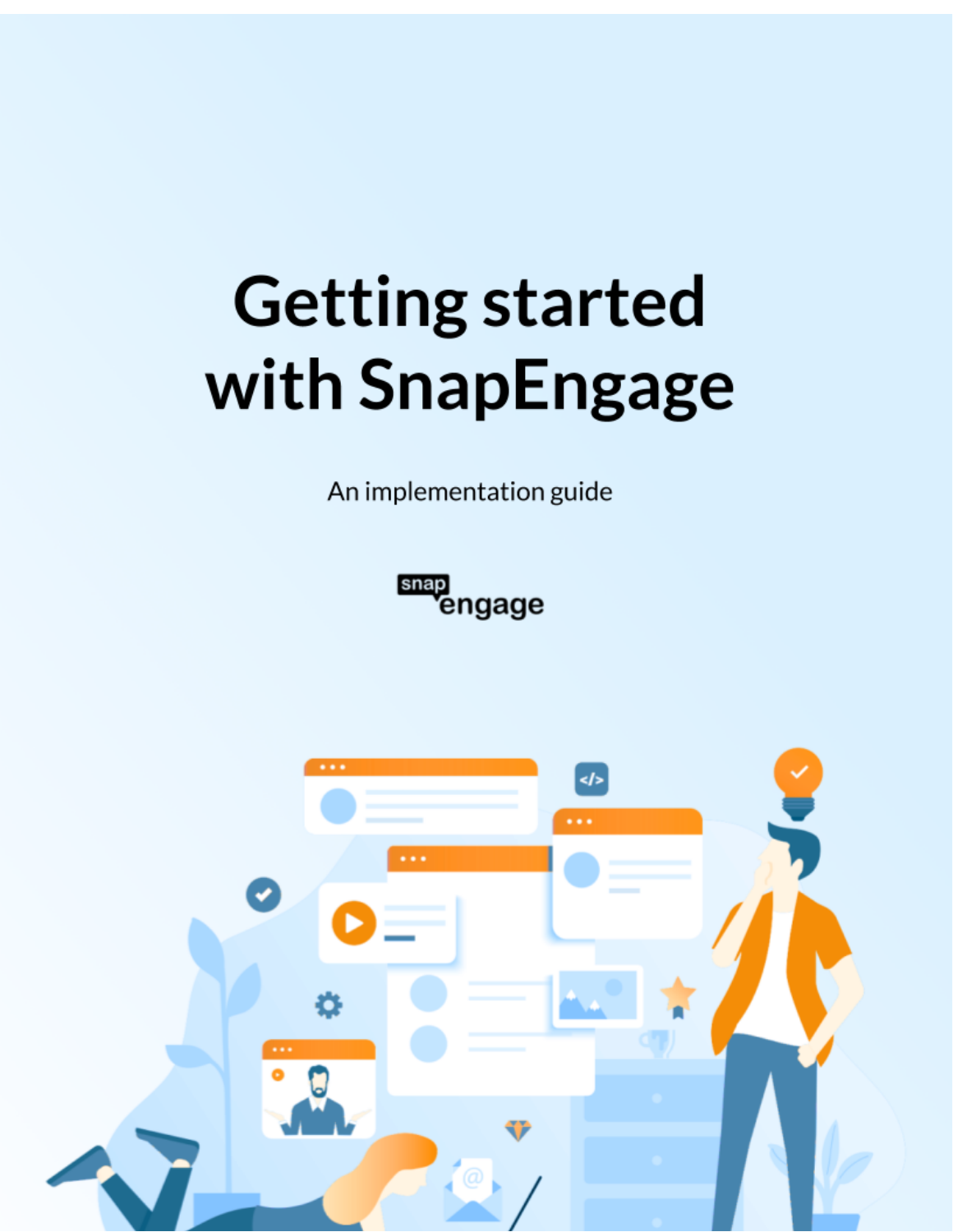| <b>Introduction - Welcome note</b>                                                                                                                                                                                                           | 3              |
|----------------------------------------------------------------------------------------------------------------------------------------------------------------------------------------------------------------------------------------------|----------------|
| <b>Build your core team</b>                                                                                                                                                                                                                  | $\overline{4}$ |
| Define your Vision                                                                                                                                                                                                                           | 4              |
| Define your Goals                                                                                                                                                                                                                            | 4              |
| Define your reporting needs                                                                                                                                                                                                                  | 5              |
| <b>Create a Rollout Plan</b><br>Set a go-live date<br>Determine where on the website chat will be available<br>Identify long term users<br>Plan training for your users<br>Communicate everything to all users of SnapEngage in your company | 5              |
| <b>Get to know SnapEngage</b>                                                                                                                                                                                                                | 6              |
| <b>Configure Your Settings</b><br>Create your widgets<br><b>GDPR</b><br><b>Add Permission Users</b><br>Design Studio<br><b>Proactive Chat</b><br>Labels<br>Set up your Agent Team<br>Route the chats to your agents                          | $\overline{7}$ |
| Train your team                                                                                                                                                                                                                              | 9              |
| Install SnapEngage & Go Live                                                                                                                                                                                                                 | 9              |
| Measure, Evaluate, Adjust                                                                                                                                                                                                                    | 10             |
| <b>Encourage User Adoption</b>                                                                                                                                                                                                               | 10             |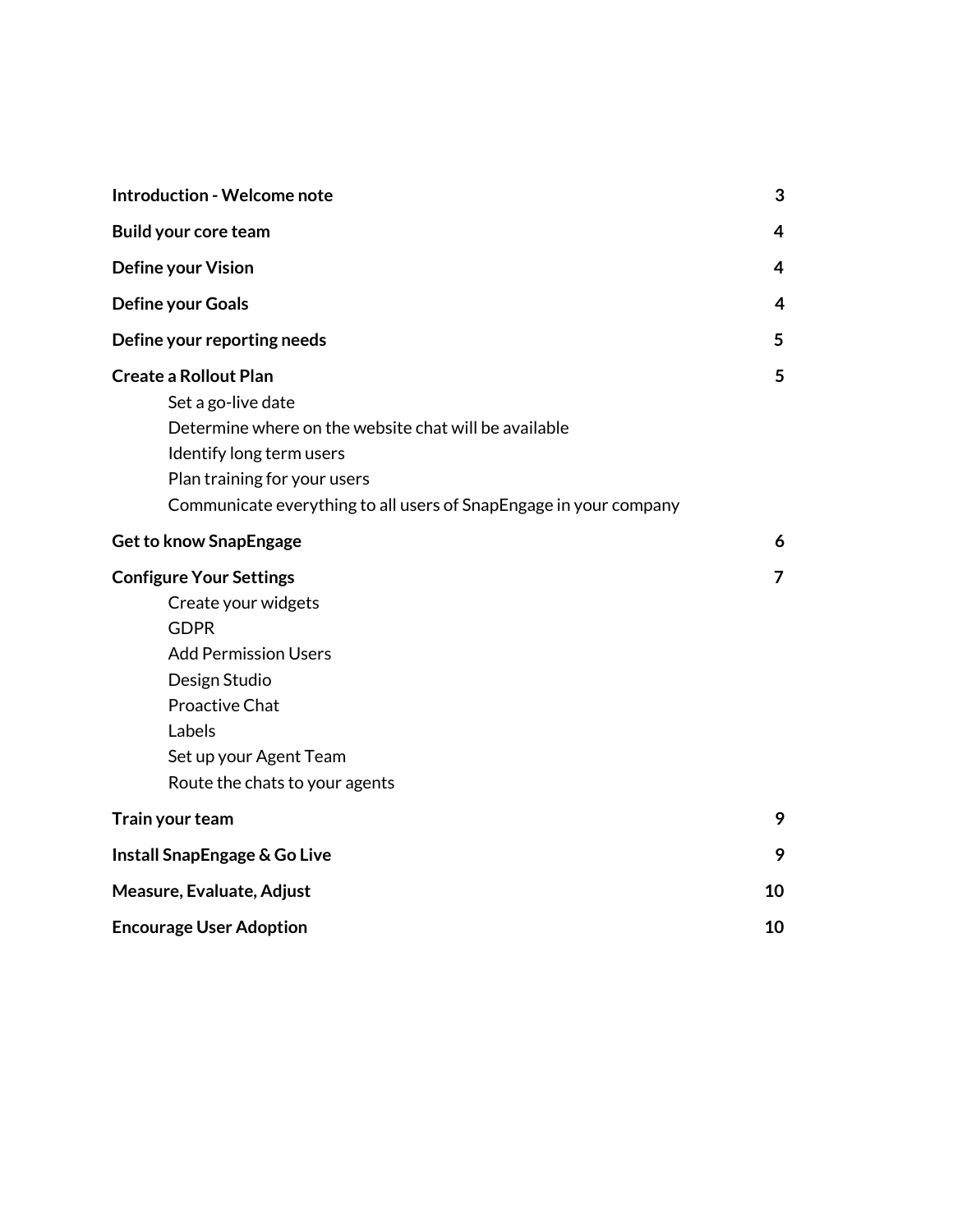## Introduction - Welcome note

<span id="page-2-0"></span>We are excited to be welcoming you on board as the newest member of the SnapEngage family. Your organization is now one of the thousands around the globe using SnapEngage to achieve quality interactions with their customers and prospects. We strongly believe that these quality interactions serve a critical role in driving long-term success and relationships and this is exactly the kind of relationship we want to have with you.

Since a good start is half the battle, we want to assist you with this Implementation Guide to :

- define the goals you want SnapEngage to help you meet
- get a detailed overview of settings and capabilities
- configure your account to meet the above goals

• prepare your team for a successful SnapEngage implementation within your organization

We wish you the best on your SnapEngage journey and remind you that we are at your disposal.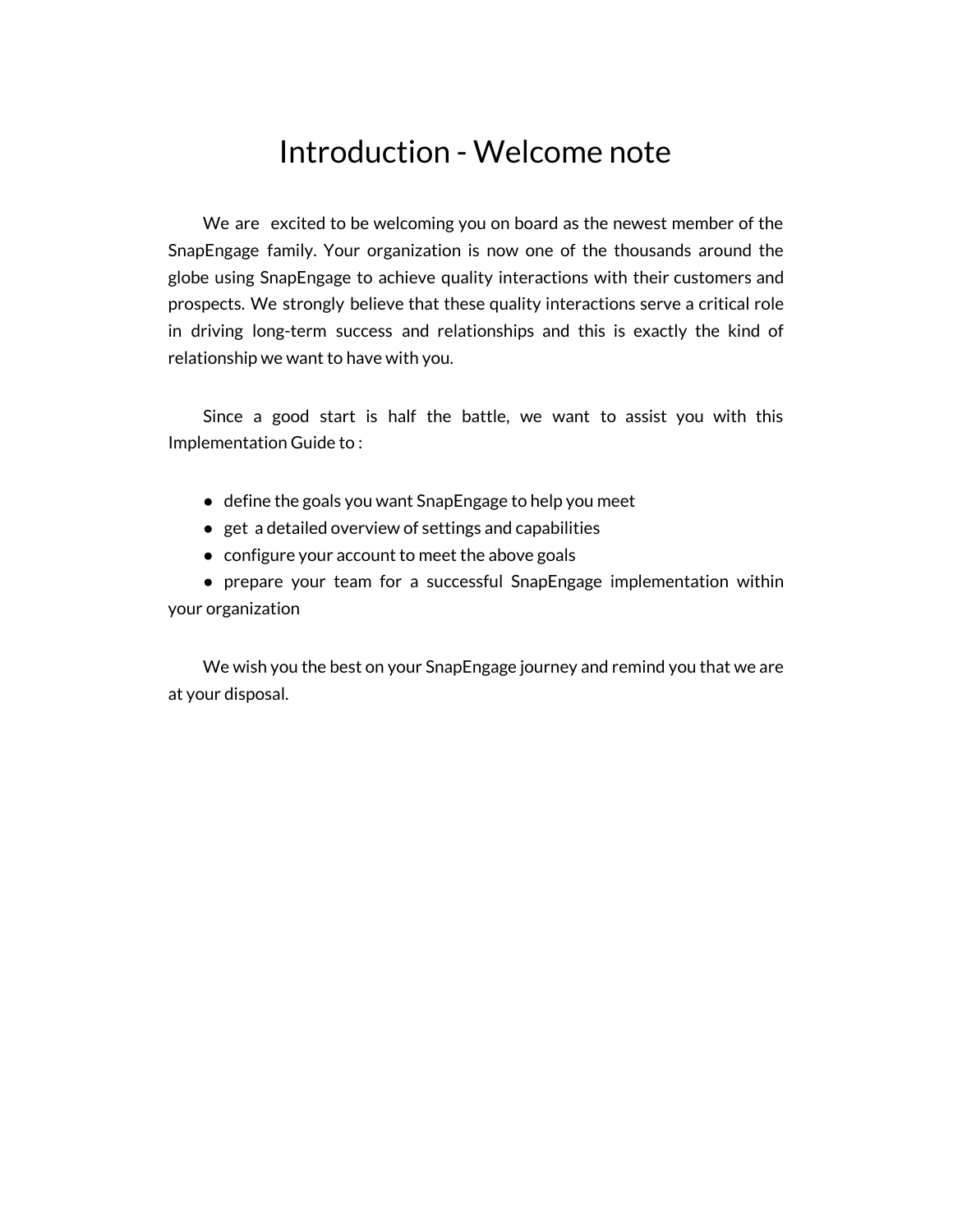## Build your core team

<span id="page-3-0"></span>We've all been a part of a project without clear leadership, and it's not fun. If it is not clear who is responsible to implement, set up and run SnapEngage in your organization, tasks will not get done or they will be done sporadically.

Define the following roles will help you ensure an easy roll out.

- **Executive Champion.** Having someone from the higher management who will consistently support your Live Chat project among stakeholders.
- **Project Owner.** The Project Owner should be the one who will define the scope of the project and will have a clear picture of what you are trying to achieve.
- **● Account Administrator.** The Account Administrator will run your SnapEngage account on a day-to-day basis. Use their email address to set up the account instead of a generic one, so that important SnapEngage emails do not go unnoticed.
- **● Chat Agent ambassador(s).** These ambassadors should have a very good understanding of your "Chat Agent Team" needs, tasks and processes. They should become experts in the Hub.

## Define your Vision

<span id="page-3-1"></span>A clear and well defined vision will tell you where you want to be and what you want to achieve after successfully implementing SnapEngage. It will clarify the purpose of the project, eliminate confusion, align efforts and unify the whole team.

<span id="page-3-2"></span>The vision will help you define goals which in turn will allow you to measure and prove results.

## Define your Goals

The vision needs to be supported by clearly defined and measurable goals. Reaching each one of those goals will bring you, the team and the organization a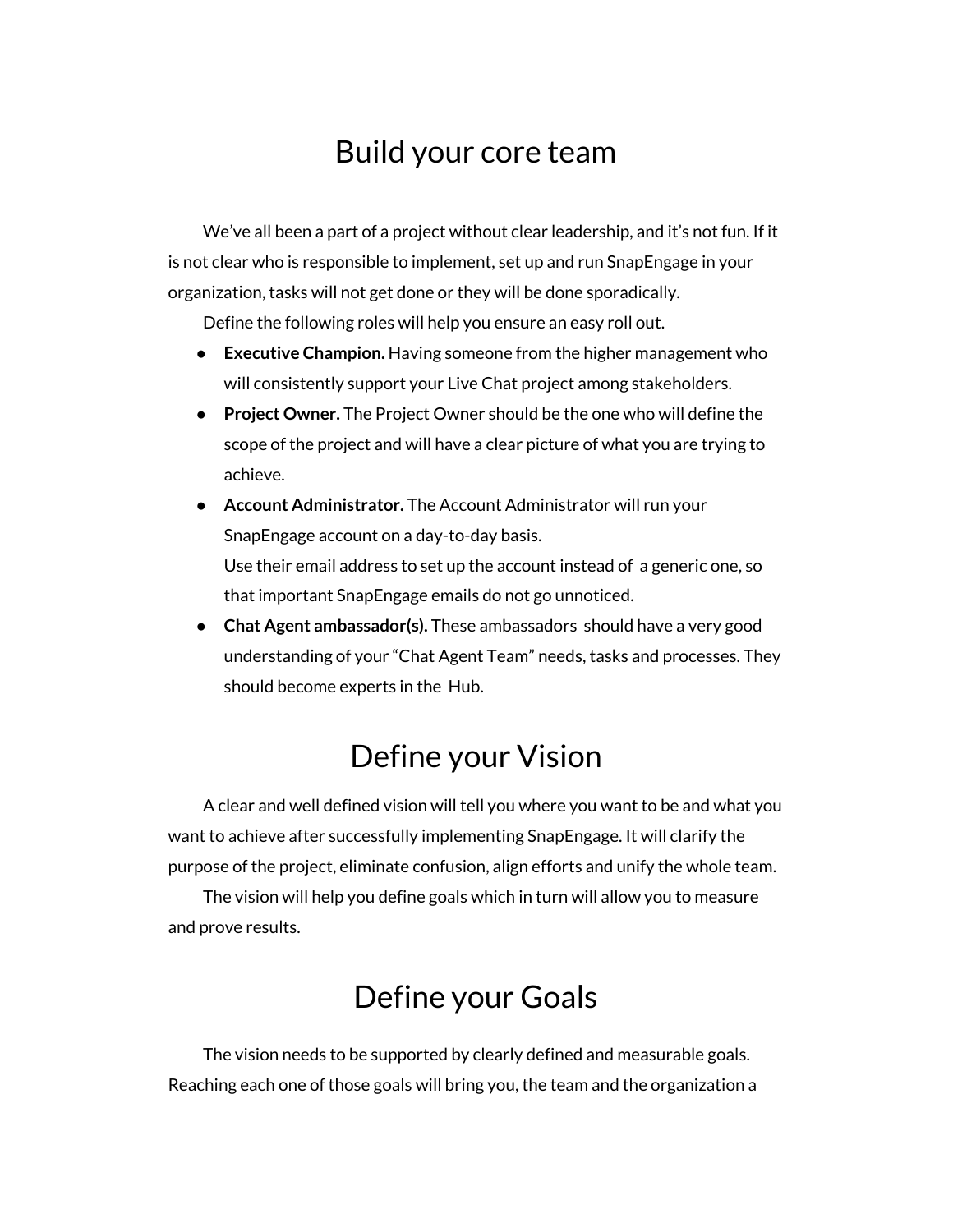<span id="page-4-0"></span>step closer to fulfilling your vision. This in turn, will bring the organization closer to its overall vision as everything falls in place painting the bigger picture.

## Define your reporting needs

<span id="page-4-1"></span>Defining your goals will also help you determine what your reporting needs are going to be. Under Analytics in the Admin Dashboard, you will find several reports that will provide you with the information you need.

## Create a Rollout Plan

A rollout plan can help you get the rest of your team members on board. The roll out plan will have teams identified, and milestones for the project that everyone can see.

<span id="page-4-2"></span>Create a checklist that will help you plan and stay on track as you proceed with your SnapEngage implementation.

Set a go-live date

<span id="page-4-3"></span>Determine when you want to launch SnapEngage on your website.

Determine where on the website chat will be available

Define who and where they will be able to start a chat with your team.

Identify long term users

<span id="page-4-4"></span>Identify who is going to be part of your SnapEngage project and with what role. This is about users with administration access to your SnapEngage account and of course the chat agents' team.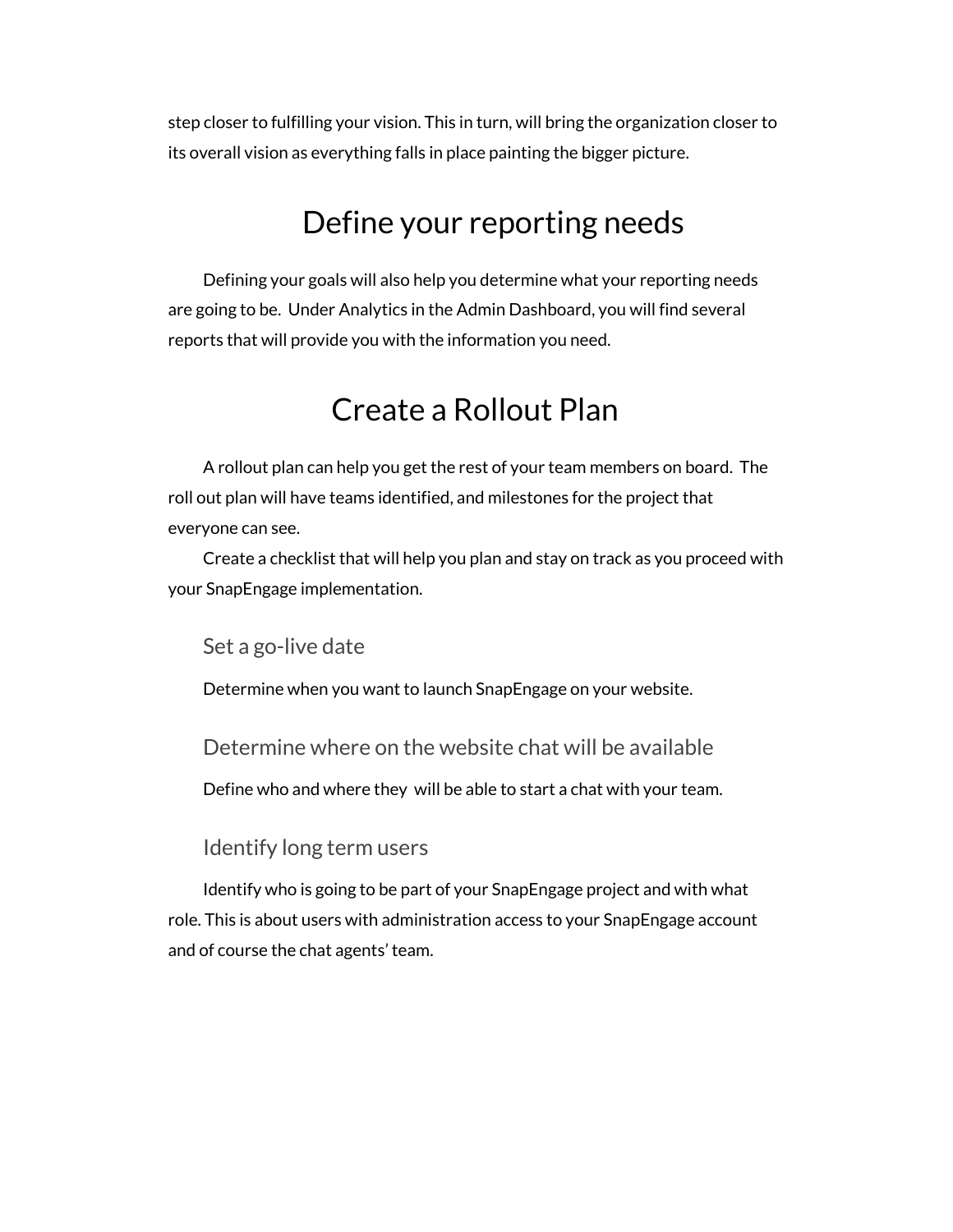Plan training for your users

<span id="page-5-0"></span>The SnapEngage help site provides a long list of documentation but you might want to schedule more tailor-made training sessions for both administrators and chat agents with the SnapEngage Client Success team.

Alternatively, your team can attend the various [SnapEngage](https://www.bigmarker.com/communities/snapengage/conferences) webinars.

<span id="page-5-1"></span>Communicate everything to all users of SnapEngage in your company

If your colleagues understand the purpose of why the company needs to adopt SnapEngage, they are most likely to embrace it as well. Chat agents are the face of your organization and without them, goals cannot be reached. Ask for their feedback and concerns and address those.

# Get to know SnapEngage

<span id="page-5-2"></span>Know what a Widget is and what is referred to as "Hub". Understand what the difference between Proactive and Manual chats is. Make sure you know where to configure the Design Studio, Shortcuts and Labels.

SnapEngage is an easy to use tool but as it is so rich in features, it might be a challenge to learn everything in detail and in a short time. Use our [Support](https://help.snapengage.com/) pages to learn about the available features.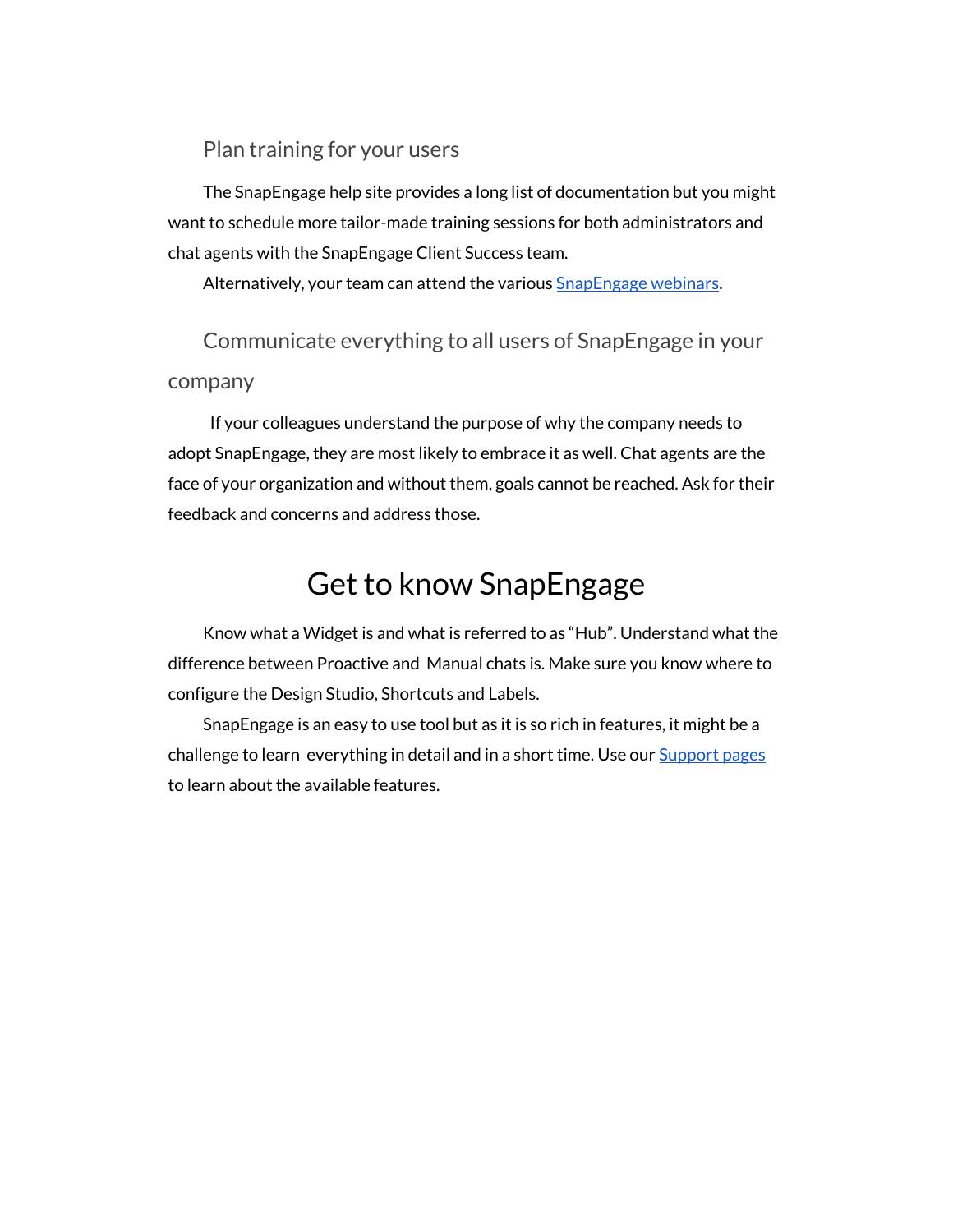# Configure Your Settings

<span id="page-6-1"></span><span id="page-6-0"></span>As you are approaching your go-live day you will need to start configuring your settings.

#### Create your widgets

If you are going to be using different widgets create those and name them accordingly. Give them appropriate client facing names and do not name a widget "Paul's 2nd widget".

#### GDPR

<span id="page-6-2"></span>If you will be receiving chats from web-visitors based in the EU, you will need to make sure that you meet GDPR requirements within your SnapEngage account. SnapEngage provides you with the tools to meet those requirements but cannot specify them for you as different organizations have different requirements. Here are the tools at your disposal:

- Data [removal](https://help.snapengage.com/data-removal-for-gdpr/) (manual & automated)
- GDPR / [Approval](https://help.snapengage.com/gdpr-approval-bot/) bot
- Privacy policy [checkbox](https://help.snapengage.com/checkbox-privacy/)

<span id="page-6-3"></span>● DPA; if required, you can sign a DPA with SnapEngage. Reach out to your contacts in SnapEngage to request this.

#### Add Permission Users

Configure any Permission users and also involve them in configuring all your settings. You can choose among the four pre-existing Permission roles or create custom ones.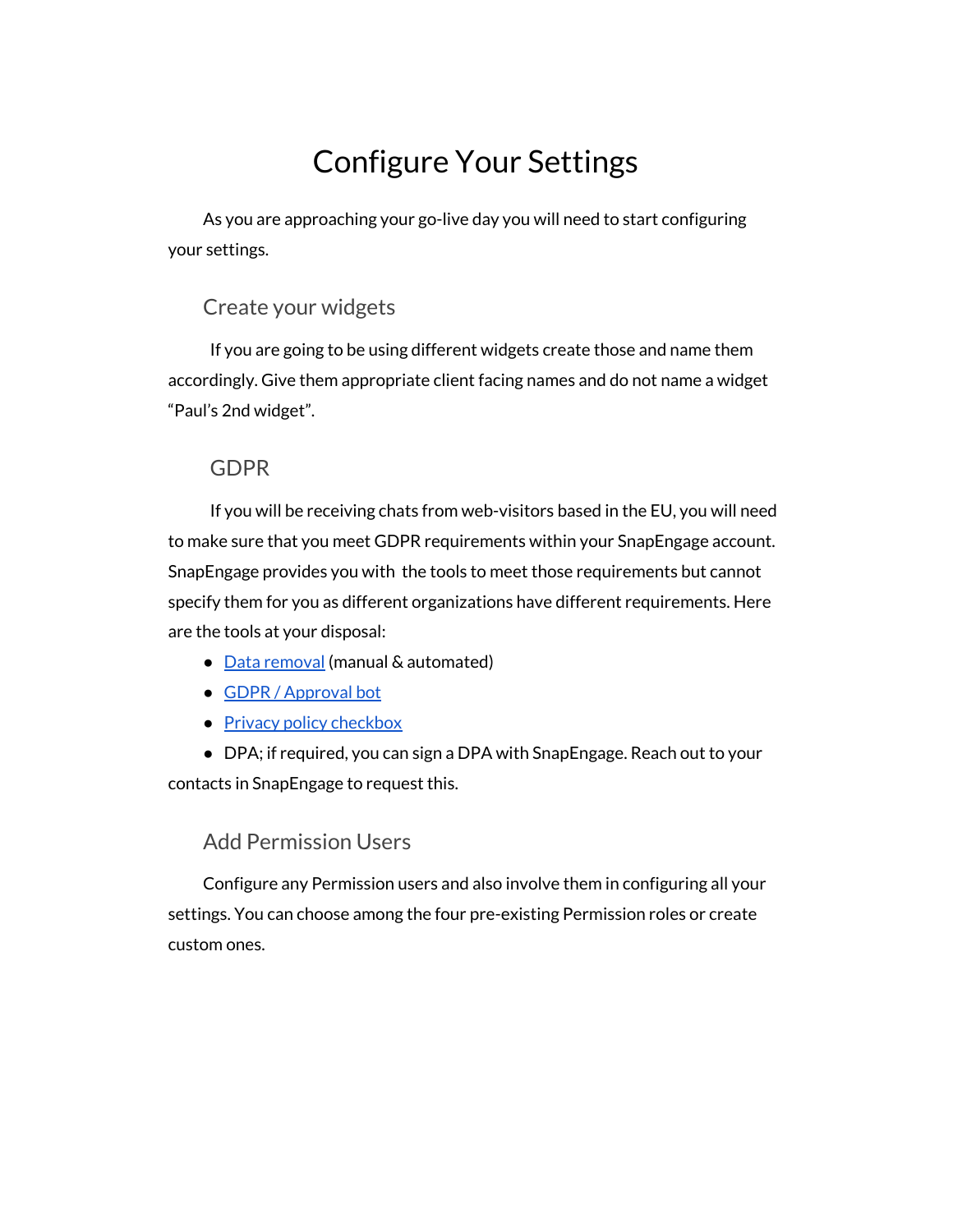#### Design Studio

<span id="page-7-0"></span>Use the [Design](https://help.snapengage.com/intro-to-design-studio/) Studio to create a unified customer experience on your website which is in line with the brand perception you want your clients to have for you.

#### Proactive Chat

<span id="page-7-1"></span>Proactive chat is a very powerful feature that can increase visitors' engagement, customer satisfaction, and lead generation. You will experience much better results if you spend time planning an effective proactive chat strategy. Some quick tips that you can also discuss with your contacts in SnapEngage:

● Be welcoming, not intrusive

Use the re-engagement delay to give site visitors who might not want to chat with you a break before the system sends out another invitation.

● Targeted messaging

Generic invitation messages can be effective on your home page, but you are bound to achieve better results if you target your visitors with specific messages based on their profile and their journey through your website.

● Route to the most appropriate agent with the [advanced](https://help.snapengage.com/proactive-chat-v2-rule-types/#advanced-settings) settings.

#### Labels

<span id="page-7-2"></span>Labels is a really powerful feature allowing your agents to categorize conversations sent to your CRM, Help Desk integration or in your CSV logs exports. With Labels you can capture any kind of information you want not only to follow up properly after a chat but also to analyze the way your web-visitors are using the chat.

#### CRM / Helpdesk Integration

You will be able to set up the integration with your existing workflow very easily. SnapEngage will send the transcript of the chat to your CRM / Helpdesk once it is over.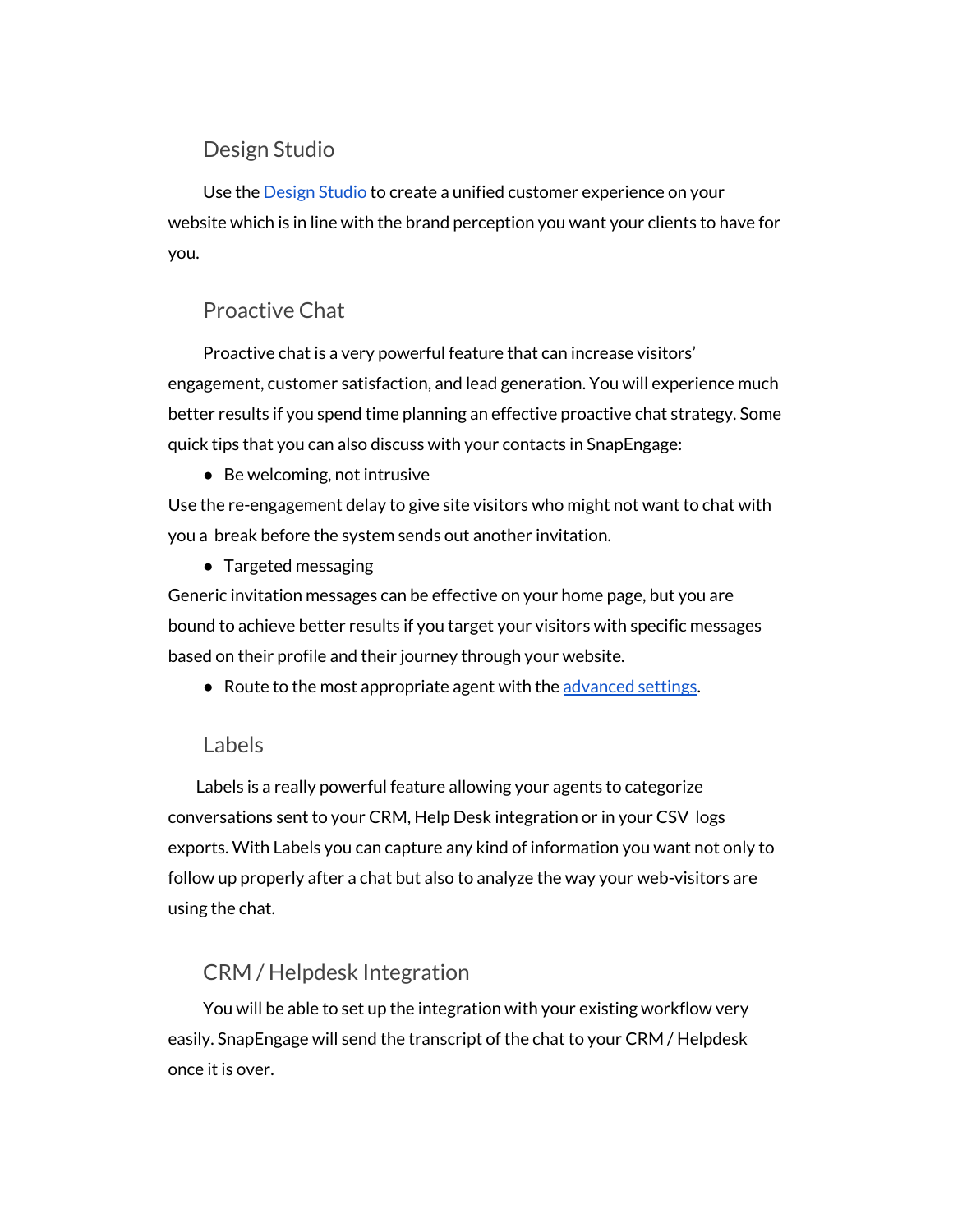If your integration allows custom mappings, you can customize the information you collect and send to your CRM / Helpdesk. Labels can also be mapped and sent.

#### Set up your Agent Team

<span id="page-8-0"></span>It is also time to start setting up the Chat Agents team. Inform them that they will be receiving a sign up email from SnapEngage.

<span id="page-8-1"></span>It is safe for chat agents to login in their Hub and start exploring.

#### Route the chats to your agents

Determine how chats will be routed to your agents:

● Notify all online agents for each incoming chat (limited to a maximum number of 5 agents - not applicable to proactive chat).

● Automatically assign each incoming chat to a specific agent.

Read [here](https://help.snapengage.com/how-are-chats-assigned-to-agents/) more about those two options.

Use the below features to route a chat to the most suitable chat agent:

- Widget [selector](https://help.snapengage.com/design-studio-the-widget-selector/)
- <span id="page-8-2"></span>● [Proactive](https://help.snapengage.com/proactive-chat-v2-rule-types/) chat advanced settings

## Train your team

<span id="page-8-3"></span>Either schedule an on-boarding training for you team (talk to your contact in SnapEngage for this), or ask them to attend one of the *public [webinars](https://www.bigmarker.com/communities/snapengage/conferences)*.

## Install SnapEngage & Go Live

Ask the Executive Champion to send an email to all users announcing the go-live date and bring some excitement to the team.

Have a [Team](https://help.snapengage.com/make-the-most-of-team-chat/) Chat created including all agents, welcoming them and encouraging them to use this channel for any questions they might have.